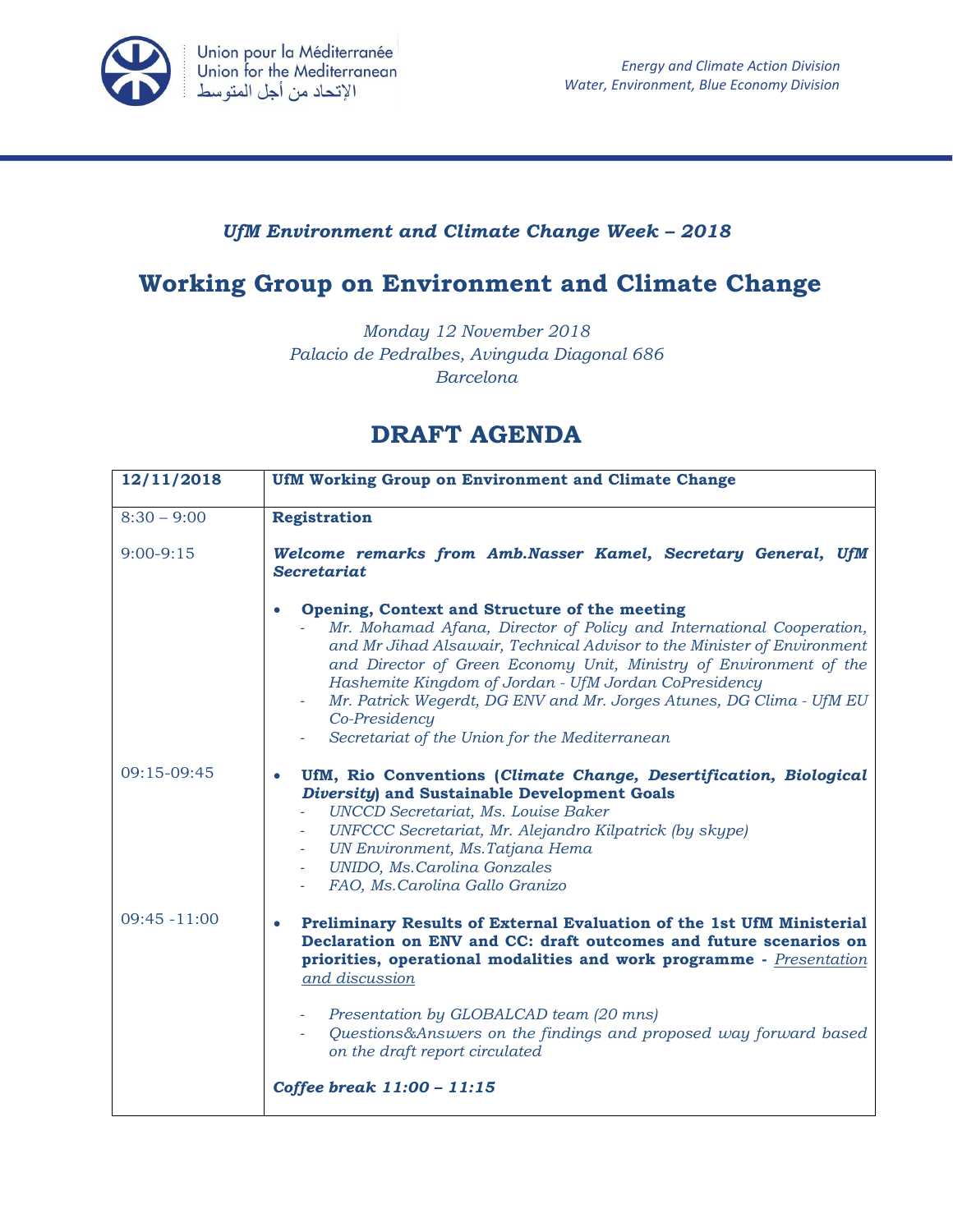

| $11:15 - 13:30$ | • Presentation and discussion of the Non-Paper shaping the way to a<br>potential 2nd Ministerial on ENV and CC (Presentation and discussion)                                                                                                                                                                                                                                                                                                                                                              |  |
|-----------------|-----------------------------------------------------------------------------------------------------------------------------------------------------------------------------------------------------------------------------------------------------------------------------------------------------------------------------------------------------------------------------------------------------------------------------------------------------------------------------------------------------------|--|
|                 | Presentation by the UfM CoPresidency and UFM Secretariat                                                                                                                                                                                                                                                                                                                                                                                                                                                  |  |
|                 | Working session paragraph by paragraph of the Non paper for final<br>adoption and further submission to UfM Senior Officials, as basis of the<br>concept note for a potential 2nd UfM Ministerial on ENV and CC in late<br>2019/early 2020                                                                                                                                                                                                                                                                |  |
|                 | Lunch break 13:30 - 14:30                                                                                                                                                                                                                                                                                                                                                                                                                                                                                 |  |
|                 | Common challenges of ENV and CC in the Mediterranean                                                                                                                                                                                                                                                                                                                                                                                                                                                      |  |
| $14:30 - 15:00$ | <b>Science-policy</b><br>interface<br>(Mediterranean<br><b>Experts</b><br>$\bullet$<br>on<br>Environment and Climate Change - MedECC) planned and<br>ongoing work (Presentation and discussion),<br>Joel Guiot, MedECC Coordinator, Senior scientist, CNRS                                                                                                                                                                                                                                                |  |
| $15:00 - 15:30$ | Regional Analysis of Nationally Determined Contributions -<br>$\bullet$<br>planned and ongoing work (Presentation and discussion);<br>Jaime Fernandez, Senior Consultant, GlobalCAD                                                                                                                                                                                                                                                                                                                       |  |
| $15:30 - 16:00$ | H2020 Initiative for a Cleaner Mediterranean - Consolidation<br>٠<br>of results: the ongoing process (Presentation and discussion)<br>H2020 Coordination Mechanism on behalf of the H2020 Core<br>Group (EC and Jordanian CoPresidencies, UfMS, EEA, UN<br>Environment MAP, EIB)                                                                                                                                                                                                                          |  |
| 16:00-16:30     | <b>Sustainable Consumption and Production/Resource Efficiency</b><br>$\bullet$<br>and Circular economy (Presentation and discussion)<br>EU funded SwitchMed Programme (Phase 1 and Phase 2), UfM<br>labeled Med RESCP project/DRIVE Fund and the SwitchMedConnect<br>event; links to plastics and CC - Ms. Roberta de Palma, UNIDO on<br>behalf of the partnership UNIDO, UNEP MAP/SCPRAC, UNEP DTIE,<br>EBRD;<br>Interreg Med Green Growth Community, Mr. Sergio Ponsa' Sala and<br>Ms.Merce' Boy Roura; |  |
|                 | Coffee break 16:30 - 17:00                                                                                                                                                                                                                                                                                                                                                                                                                                                                                |  |
| $17:00 - 18:00$ | Investments and access to finance for ENV and<br>$\mathbf{CC}$ –<br>( <i>Presentations and discussion</i> )<br>The H2020 Investment Component, MeHSIP final results - EIB,<br>$\bar{a}$<br>Mr.Nick Marchesi (Presentation)<br>UfM Climate Finance study, Climatecos (Robert Tippmann)                                                                                                                                                                                                                     |  |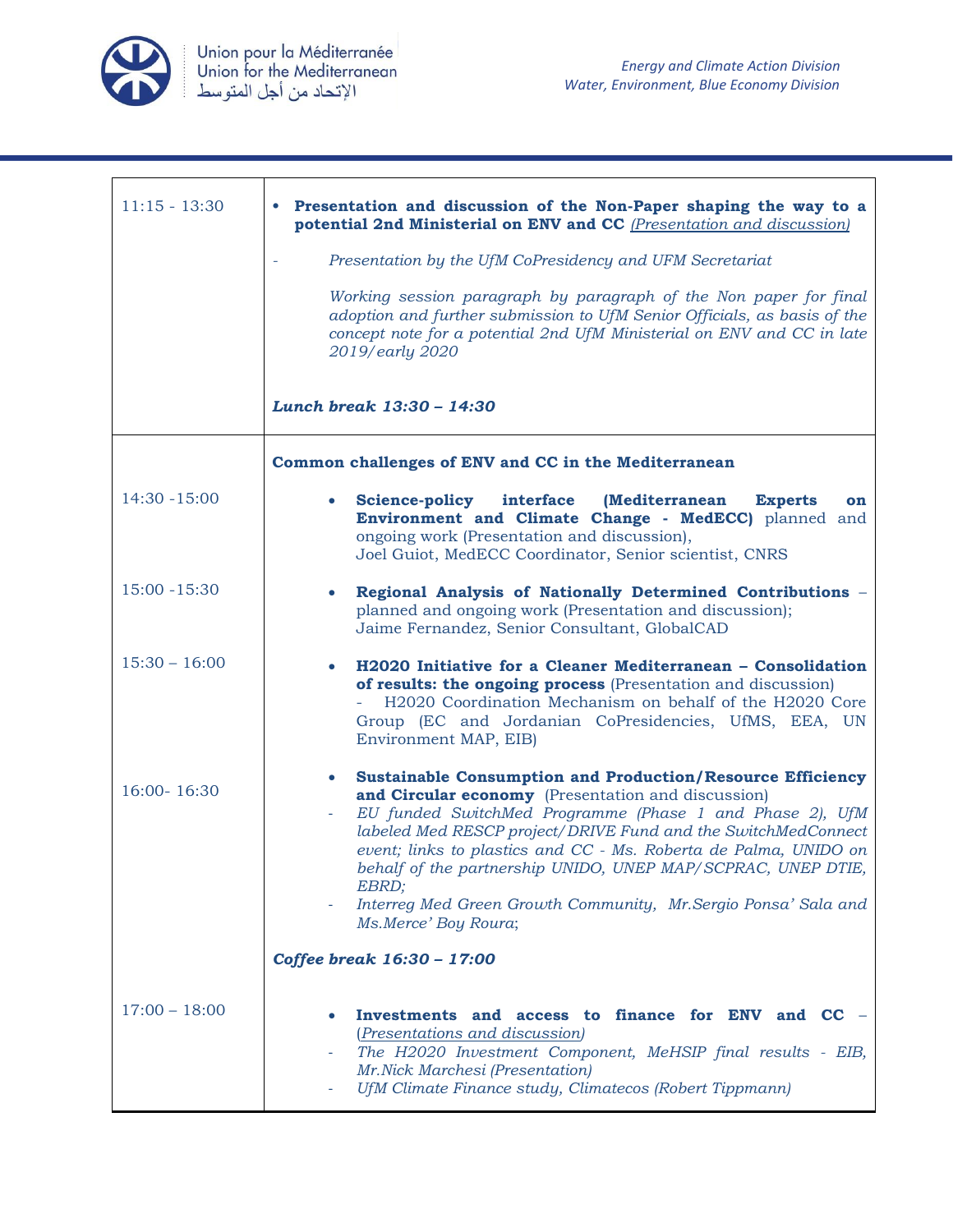

|                 | Pollution Reduction and Prevention Investment Mechanism - UfM<br>٠<br>Secretariat |
|-----------------|-----------------------------------------------------------------------------------|
| $18:00 - 18:30$ | <b>Wrap up and Conclusions</b><br>UfM CoPresidency and Secretariat<br>$\bullet$   |
|                 | NETWORKING COCKTAIL                                                               |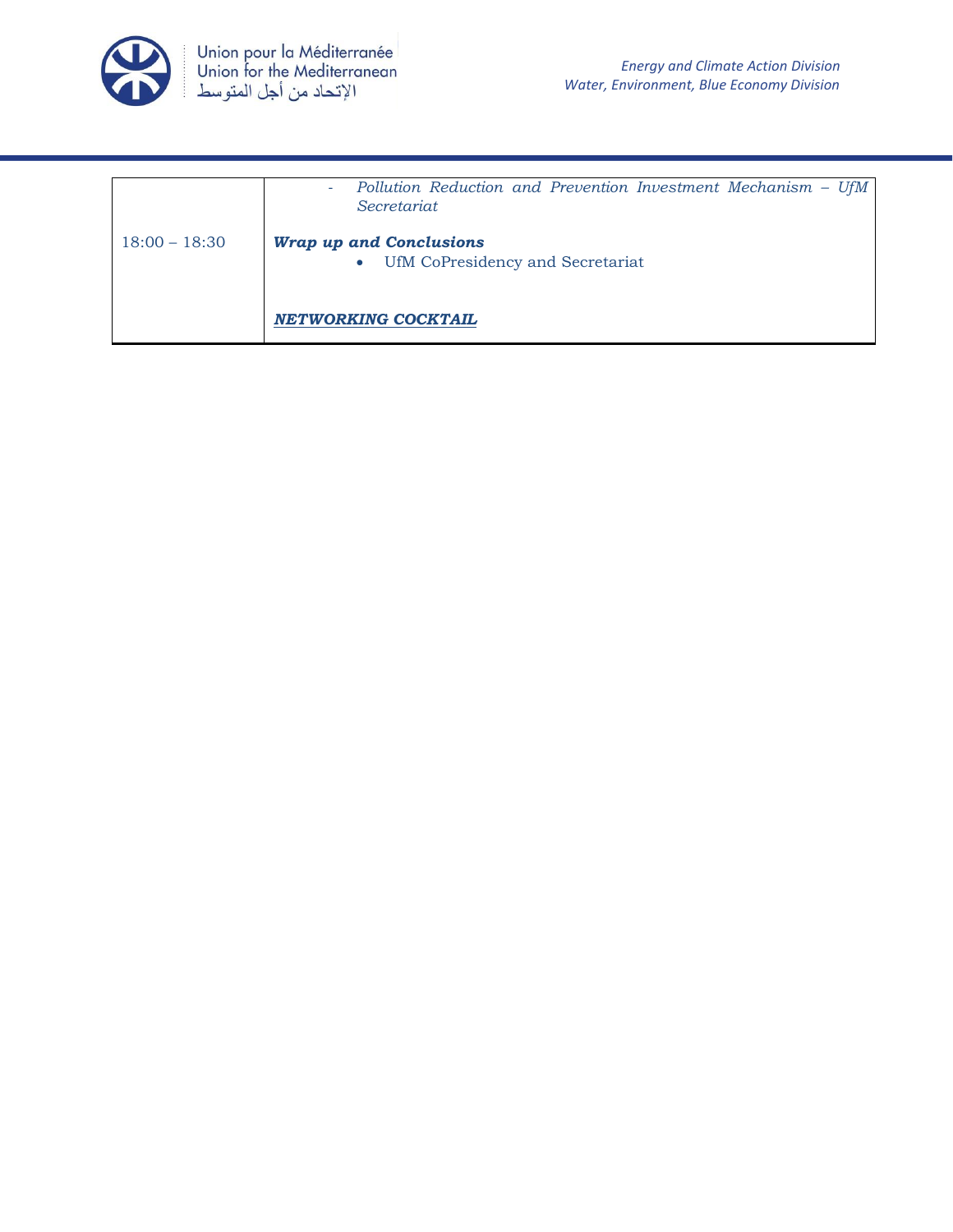

## **Associated Meetings : Tuesday 13 November 2018**

| <b>CLIMATE ACTION</b>                                                                                                                                                                                                                                                                                                                                                                                                                                                                                                                                                                                                                                                                                                                                                                                                                                                                                                               | <b>ENVIRONMENT</b>                                                                                                                                                                                                                                                                                                                                                                                                                                                                                                                                                                                                                                                                                                                                                                                                                                                                                                                                                                                                                                                                                                                                                             |
|-------------------------------------------------------------------------------------------------------------------------------------------------------------------------------------------------------------------------------------------------------------------------------------------------------------------------------------------------------------------------------------------------------------------------------------------------------------------------------------------------------------------------------------------------------------------------------------------------------------------------------------------------------------------------------------------------------------------------------------------------------------------------------------------------------------------------------------------------------------------------------------------------------------------------------------|--------------------------------------------------------------------------------------------------------------------------------------------------------------------------------------------------------------------------------------------------------------------------------------------------------------------------------------------------------------------------------------------------------------------------------------------------------------------------------------------------------------------------------------------------------------------------------------------------------------------------------------------------------------------------------------------------------------------------------------------------------------------------------------------------------------------------------------------------------------------------------------------------------------------------------------------------------------------------------------------------------------------------------------------------------------------------------------------------------------------------------------------------------------------------------|
| <b>UfM Climate Change Expert Group</b><br>ad hoc Meetings (09:00-18:00)                                                                                                                                                                                                                                                                                                                                                                                                                                                                                                                                                                                                                                                                                                                                                                                                                                                             | <b>UfM Task Force on Environment</b><br>$(9:00 \text{ to } 16:00)$                                                                                                                                                                                                                                                                                                                                                                                                                                                                                                                                                                                                                                                                                                                                                                                                                                                                                                                                                                                                                                                                                                             |
| 08:30 -09:00 Registration                                                                                                                                                                                                                                                                                                                                                                                                                                                                                                                                                                                                                                                                                                                                                                                                                                                                                                           | 08:30 -09:00 Registration                                                                                                                                                                                                                                                                                                                                                                                                                                                                                                                                                                                                                                                                                                                                                                                                                                                                                                                                                                                                                                                                                                                                                      |
| 09:00-11:00<br><b>UFM CCEG meeting:</b><br>UfM participation at COP 24;<br>Detailed planning for 2019 of the<br>Work Program 2017-2022 (and coordination<br>with countries activities);<br>Discussion<br>proposals<br>of<br>of<br>adaptation of the WP 2017-2022 in the<br>framework of the preparation of the 2nd<br>Ministerial<br>- Council of the Baltic Sea States Secretariat<br>(CBSS) work on climate change and<br>implementing the Sustainable Development<br>Goals in the Baltic Sea Region<br>- OSCE - UfM initiative Prevention of<br>climate and environment security threats in<br>the Mediterranean<br><b>UfM</b><br>Secretariat<br>followed<br>by<br>open<br>discussions<br>11:00 -11:30 Coffee break<br>11:30 - 12:30: "CLIMA MED" (EU for Climate<br>Action in the Southern Neighbourhood) project<br>presentation<br>DG NEAR, DG CLIMA and consulting<br>company Human Dynamics, followed by open<br>discussion | $9:00 - 9:15$<br>Opening - links between the UfM environment, blue<br>economy and water agendas;<br><b>UfM</b> Secretariat<br>$\bullet$<br>$9:15 - 10:15$<br>Detailing further the priorities identified<br>in<br><b>January 2018</b><br>Working session $-$ discussion, point by point, of<br>$\bullet$<br>the priorities identified in the January 2018<br>"Agreed Conclusions" (and reflected in the the<br>NON-Paper) for further fine tuning/detailing.<br>Proposals for consideration are circulated among<br>the background documents<br>$10:15 - 10:45$<br>Options and timing for the preparation of a joint<br>UfM 'H2030'/post-2020 Environment Initiative<br>UfM Secretariat followed by open discussion<br>10:45 -11:15 Coffee Break<br>$11:15 - 11:45$<br>H2020 Initiative for a Cleaner Mediterranean - next<br>steps in the consolidation of results;<br>Inputs/presentations<br><i>H2020</i><br>by<br>the<br>$\bullet$<br>Coordination Mechanism and H2020 Core Group<br>(UFM<br>EC<br>and<br>Jordanian<br>partners<br>CoPresidencies, EEA, UN Environment MAP,<br>UfMS, EIB); further elaboration of the timing for<br>the consolidation of the H2020 results |
| Ad Hoc meeting of UfM CCEG on Adaptation in<br>relation with the UfM Water agenda $-1^{st}$ part                                                                                                                                                                                                                                                                                                                                                                                                                                                                                                                                                                                                                                                                                                                                                                                                                                    | $11:45 - 13:00$                                                                                                                                                                                                                                                                                                                                                                                                                                                                                                                                                                                                                                                                                                                                                                                                                                                                                                                                                                                                                                                                                                                                                                |
| 12:30 - 13:00<br>ADEME's initiative in partnership with UfM<br>"Awards for Adaptation to Climate Change in                                                                                                                                                                                                                                                                                                                                                                                                                                                                                                                                                                                                                                                                                                                                                                                                                          | Most recent UfM labelled projects (Presentation/s)<br>and discussion)                                                                                                                                                                                                                                                                                                                                                                                                                                                                                                                                                                                                                                                                                                                                                                                                                                                                                                                                                                                                                                                                                                          |